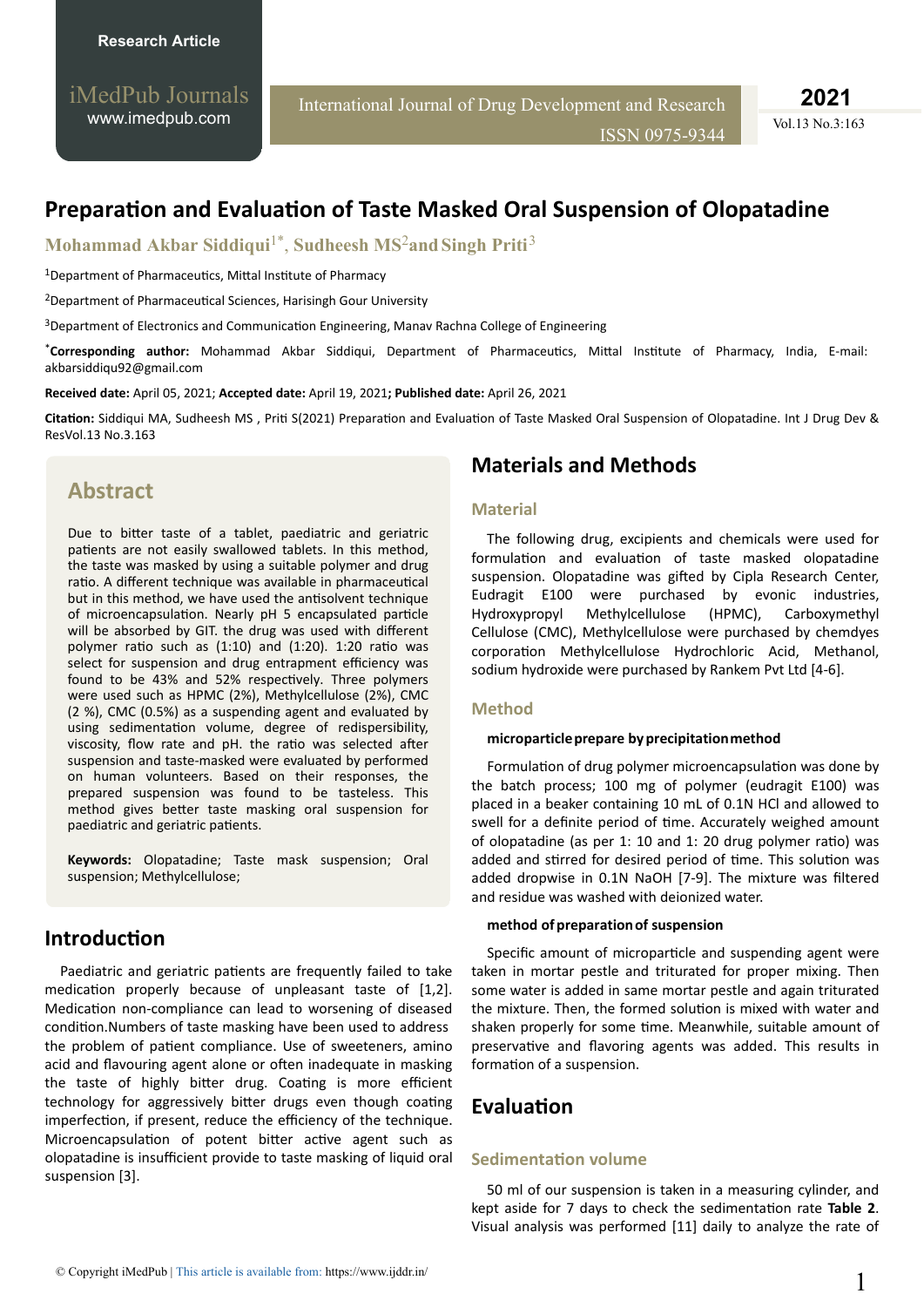sedimentation. The observed values were placed in pre-reported formula and results were recorded.

Formula- sedimentation volume = sediment volume/initial volume\*100.

| <b>Formulation</b> | Suspending<br>Agent        | Percentage     | <b>Sedimentation</b><br>Volume |
|--------------------|----------------------------|----------------|--------------------------------|
| A                  | Hpmc                       | 0.5            | $0.1 \pm 0.2$                  |
| B                  | Hpmc                       | 1              | $0.18 \pm 0.2$                 |
| C                  | Hpmc                       | $\overline{2}$ | $0.26 \pm 0.04$                |
| D                  | Methyl Cellulose           | 0.5            | $0.15 \pm 0.3$                 |
| E                  | Methyl Cellulose           | $\mathbf{1}$   | $0.33 \pm 0.2$                 |
| F                  | Methyl Cellulose           | $\overline{2}$ | $0.41 \pm 0.1$                 |
| G                  | Carboxymethyl<br>Cellulose | 0.5            | $0.63 \pm 0.2$                 |
| н                  | Carboxymethyl<br>Cellulose | 1              | $0.88 \pm 0.2$                 |
|                    | Carboxymethyl<br>Cellulose | $\mathfrak{p}$ | $1 \pm 0.5$                    |

Table 1: Sedimentation Volume of Oral Suspension.

### **Degree of redispersibility**

Fixed volume of suspension (50ml) was kept in a measuring cylinder which was stored at a room temperature for 1 hour at regular time intervals, measuring cylinder was moved upside, down until there was no sediment at the bottom of the cylinder.

| <b>Formulation</b> | Suspending<br>Agent        | Percentage     | Redispersible              |  |
|--------------------|----------------------------|----------------|----------------------------|--|
| A                  | Hpmc                       | 0.5            | Dispersible                |  |
| B                  | Hpmc                       | $\overline{1}$ | Redispersible              |  |
| C                  | Hpmc                       | $\overline{2}$ | Redispersible              |  |
| D                  | Methyl Cellulose           | 0.5            | Low<br>Redispersibility    |  |
| F                  | Methyl Cellulose           | 1              | $\log$<br>Redispersibility |  |
| F                  | Methyl Cellulose           | $\mathfrak{p}$ | I ow<br>Redispersibility   |  |
| G                  | Carboxymethyl<br>Cellulose | 0.5            | Readily<br>Redispersible   |  |
| н                  | Carboxymethyl<br>Cellulose | 1              | Redispersible              |  |
| ı                  | Carboxymethyl<br>Cellulose | $\overline{2}$ | Low<br>Redispersibility    |  |

**Table 2:** Degree of Redesprsibility of Oral Suspension.

### **Determination of pH**

Firstly, caliberated the pH meter and suitable volume of suspension is placed on the pH meter and the readings are noted. This is the pH of prepared suspension [12].

#### **Flow rate**

Fixed volume of suspension (10ml) is taken in a graduated pipette and allowed to flow freely in a container and noted down the time until the end of volume of suspension. The whole volume flows down freely were divided by time was considered as flow rate **Table 3**.

| Formula-volume of suspension taken in pipette/ total flow |  |  |  |  |
|-----------------------------------------------------------|--|--|--|--|
| time.                                                     |  |  |  |  |

| <b>Formulation</b> | <b>Suspending</b><br>Agent | Percentage     | <b>Flow Rate</b>        |
|--------------------|----------------------------|----------------|-------------------------|
|                    |                            | (W/V)          | (In MI/Min.)            |
| A                  | <b>HPMC</b>                | 0.5            | 10.2                    |
| B                  | <b>HPMC</b>                | 1              | 9.5                     |
| C                  | <b>HPMC</b>                | $\overline{2}$ | 8.9                     |
| D                  | Methyl Cellulose           | 0.5            | 8.1                     |
| E                  | Methyl Cellulose           | 1              | 5.9                     |
| F                  | Methyl Cellulose           | $\overline{2}$ | 6.67                    |
| G                  | Carboxymethyl<br>Cellulose | 0.5            | $\overline{\mathbf{4}}$ |
| н                  | Carboxymethyl<br>Cellulose | $\mathbf{1}$   | 1.5                     |
| T                  | Carboxymethyl<br>Cellulose | $\mathfrak{p}$ | <b>Too Viscous</b>      |

| Table 3: Flow Rate of Oral Suspension. |  |
|----------------------------------------|--|
|----------------------------------------|--|

#### **Viscosity**

The viscosity was measured by Brookfield viscometer. 200 ml suspension was taken in a beaker and placed in Brookfield viscometer **Table 4**. The temperature is kept 25°C and spindle used is #5. The speed is kept at 50 revolution/ min. noted the reading in centipoise.

| <b>Formulation</b> | <b>Suspending</b><br>Agent | Percentage<br>(W/V) | <b>Viscosity</b><br>$($ In Cp $)$ |  |
|--------------------|----------------------------|---------------------|-----------------------------------|--|
| A                  | <b>HPMC</b>                | 0.5                 | 86                                |  |
| B                  | <b>HPMC</b>                | 1                   | 142                               |  |
| C                  | <b>HPMC</b>                | $\overline{2}$      | 196                               |  |
| D                  | Methyl Cellulose           | 0.5                 | 74                                |  |
| E                  | Methyl Cellulose           | $\mathbf{1}$        | 186                               |  |
| F                  | Methyl Cellulose           | $\overline{2}$      | 230                               |  |
| G                  | Carboxymethyl<br>Cellulose | 0.5                 | 408                               |  |
| H                  | Carboxymethyl<br>Cellulose | 1                   | 902                               |  |
|                    | Carboxymethyl<br>Cellulose | $\mathfrak{p}$      | 1360                              |  |

**Table 4:** Viscosity of Oral Suspension.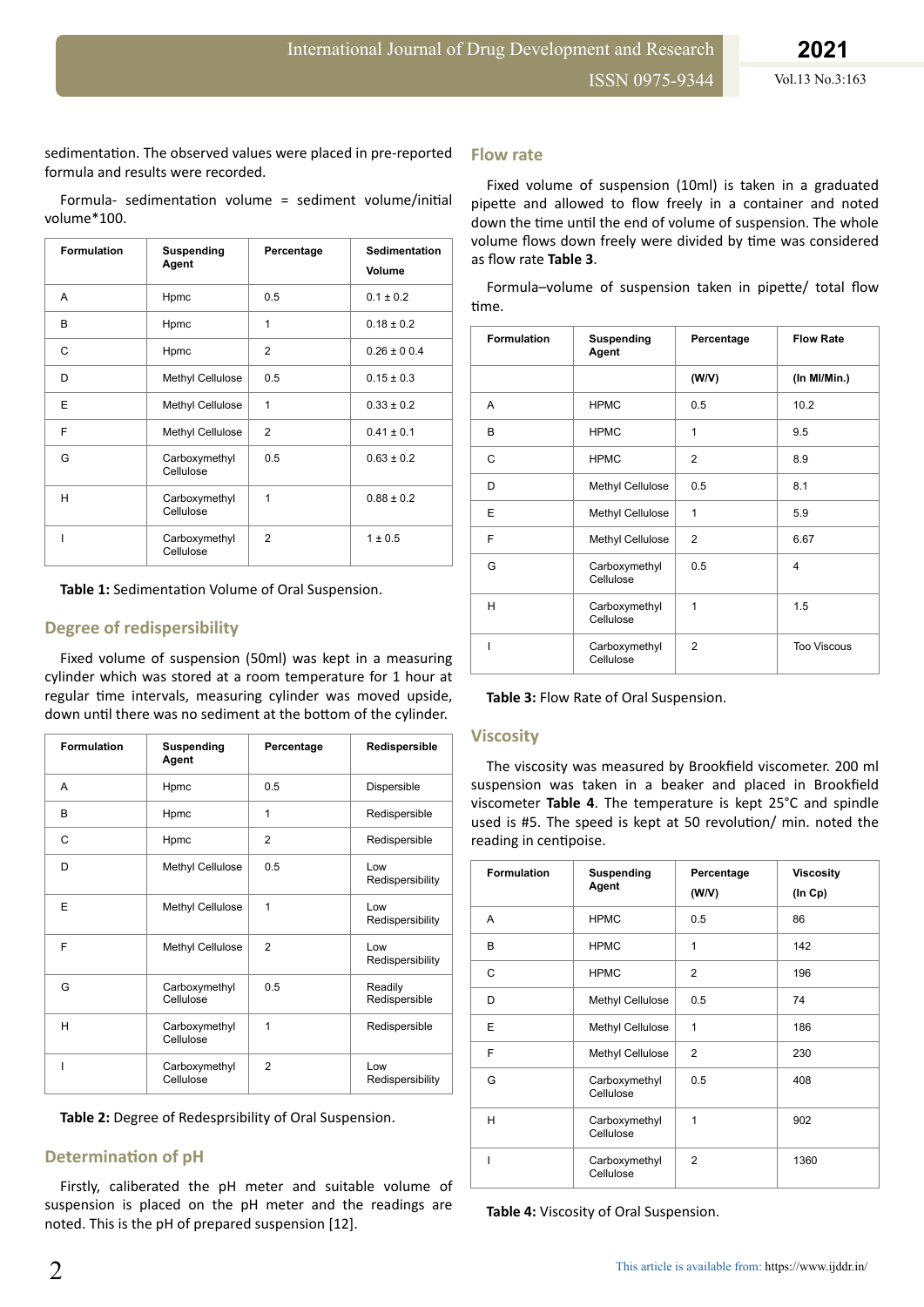## **Particle size analysis**

Optical Microscope was used for the determination of the shape of prepared microparticles. Small quantities of microparticles were placed on a clean glass slide. The slide containing microparticles was mounted on the mechanical stage of microscope and observed [13].

## **Stability studies**

The shelf life of the product was fixed by performing stability studies for the prepared formulation Table 5. Accelerated stability studies was conducted for the prepared formulation by storing the containers at 40±2°C temperature and studied for one month.

| <b>S. No.</b>  | Param<br>eter                     | <b>Initial</b>               | 1st<br>weak                  | 2ndwe<br>ak                  | 3rdwe<br>ak                  | 4thwea<br>k                  |
|----------------|-----------------------------------|------------------------------|------------------------------|------------------------------|------------------------------|------------------------------|
| 1              | Sedime<br>ntation<br>Volume       | 0.63<br>$\pm$<br>0.2         | $0.62 +$<br>0.3              | 0.64<br>$\ddot{}$<br>0.2     | 0.62<br>$\pm$<br>0.1         | 0.61<br>$\ddot{}$<br>0.3     |
| $\overline{2}$ | Degree<br>of<br>Redisp<br>ersible | Readily<br>Redisp<br>ersible | Readily<br>Redisp<br>ersible | Readily<br>Redisp<br>ersible | Readily<br>Redisp<br>ersible | Readily<br>Redisp<br>ersible |
| 3              | pH                                | 7.23<br>$\pm$<br>0.2         | 7.18<br>$\pm$<br>0.1         | 7.15<br>$\pm$<br>0.2         | 7.12<br>$\pm$<br>0.1         | 7.09<br>$\pm$<br>0.2         |
| 4              | Flow<br>rate                      | $\overline{\mathbf{4}}$      | 3.95                         | 3.88                         | 3.71                         | 3.65                         |
| 5              | Viscosit<br>у                     | 408<br>Ŧ<br>0.2              | 407<br>$\ddot{}$<br>0.3      | 408<br>$\pm$<br>0.2          | 407<br>$\ddot{}$<br>0.1      | 408<br>$\pm$<br>0.3          |
| 6              | Taste                             | Tastele<br>SS                | <b>Tastele</b><br>SS         | tastele<br>SS                | Tastele<br>SS                | tastele<br>SS                |

**Table 5:** Stability Results of Oral Suspension.

## **Evaluation of taste masking**

The taste masking was evaluated by written consent of human volunteers. 10 human volunteers are required for the studies. 5 ml suspension containing 100 mg microparticles were given to volunteers and told to spit out after 15 seconds. Readings were evaluated on the basis of  $0 -$  tasteless,  $1 -$  slight bitter, 2- bitter, 3- very bitter.

## **Results and Conclusion**

Olopatadine drug was selected as a suitable drug candidate for this study because it is very bitter in taste. Thus, taste masking is very important for administration in patients mainly pediatric and geriatric. Microparticles were prepared by antisolvent addition as it is a cheap, fast method and desired particle size range is achieved. Green synthesis was preferred for the formulation of microparticles because of the reported hazards [14]of adding organic solvent. Thus 0.1 N HCl used as solvent for dissolving drug and polymer. 0.1 N NaOH was used as antisolvent. Eudragit E 100 was preferred because it has reported taste masking capabilities. Characterization of microparticles was done on the basis of taste masking, size and shape, entrapment efficiency, DSC. Taste masking was

performed on human volunteers. Based on their responses, it was evident that the prepared microparticles are tasteless. Size of microparticles were found uniform by optically microscopy. Entrapment efficiency was found to be 52% (1:20) and 43% (1:10). Suspension was formulated due to several advantage. Three polymers were used i.e. HPMC (2%), Methyl cellulose (2%), CMC (2 %), CMC (0.5%). Prepared suspension was characterized on the basis of parameters like sedimentation volume, degree of redispersibility, flow rate, viscosity. From the results, it was evident that suspension containing CMC (0.5%) was showing best results among all four formulations. From the stability study results it was found that the selected formulation D was found to be stable. There was no significant change from initial readings to final results after 1 month of stability studies.Taste masking evaluation was performed on human volunteers. Based on their responses, prepared suspension was found to be tasteless, thus taste masking was successfully done. The DSC curve showed the sharp peak at the respective melting point of Olopatadine. The melting point of Olopatadine was found to be 240- 250°C. DSC curve of olopatadine show its peak at its reported melting point of 248°C. figure 8 shows DSC curve of pure olopatadine. The result of DSC analysis also confirm that drug sample obtained were pure and could be used for further work

# **Acknowledgement**

I would like to thank Dr. M S Sudheesh (Associate Professor), Faculty of Pharmacy, VNS Group of Institutions, Bhopal (MP) for enlighting me with the knowledge about dissertation work for partial fulfilment of the requirement for the degree of M.pharm. and also providing me the opportunity to complete my dissertation work from Faculty of Pharmacy, VNS Group of Institutions, Bhopal (MP).

I would also like to thank Dr.Vipin V.Dhote Professor and Principal Faculty of Pharmacy, VNS Group of Institutions, Bhopal (MP) to providing me with the opportunity for doing dissertation work from industry.

I would also like to thank my Father, Mother, Sister and Brother for having faith in me and whose support, love, patience, and blessing made me complete this thesis with eager and sincerity. Also, I thanks to my colleagues and friends who did support me during work completion.

## **References**

- 1. [Kumar KPS, Bhowmik D, Srivastava S, Paswan S,](https://www.thepharmajournal.com/archives/2012/vol1issue2/PartA/1.pdf) Dutta S, et al [\(2012\) Taste Masked Suspension. Pharma](https://www.thepharmajournal.com/archives/2012/vol1issue2/PartA/1.pdf) innovation 1:  $1-7$ .
- 2. [Femi-Oyewo MN, Adedokun MO, Olusoga TO \(2004\)](file:///D:/Projects/r-suite/DITA/Word_Files/omicsimedpubpdf/10.4314/tjpr.v3i1.14610) Evaluation of the suspending properties [of Abizia zygia gum on sulphadimidine](file:///D:/Projects/r-suite/DITA/Word_Files/omicsimedpubpdf/10.4314/tjpr.v3i1.14610) [suspension. Trop J Pharm Res 3: 279–283.](file:///D:/Projects/r-suite/DITA/Word_Files/omicsimedpubpdf/10.4314/tjpr.v3i1.14610)
- 3. [Chouhan R \(2017\) Taste Masking: A Unique Approach for](file:///D:/Projects/r-suite/DITA/Word_Files/omicsimedpubpdf/10.21767/2575-7725.100012) Bitter [Drugs. J Stem Cell Biol Transplant 1: 1–6.](file:///D:/Projects/r-suite/DITA/Word_Files/omicsimedpubpdf/10.21767/2575-7725.100012)
- 4. Sohi H, Sultana Y, Khar RK (2004) Taste masking technologies in oral pharmaceuticals: Recent developments and approaches. Drug Development and Industrial Pharmacy 30: 429–48.